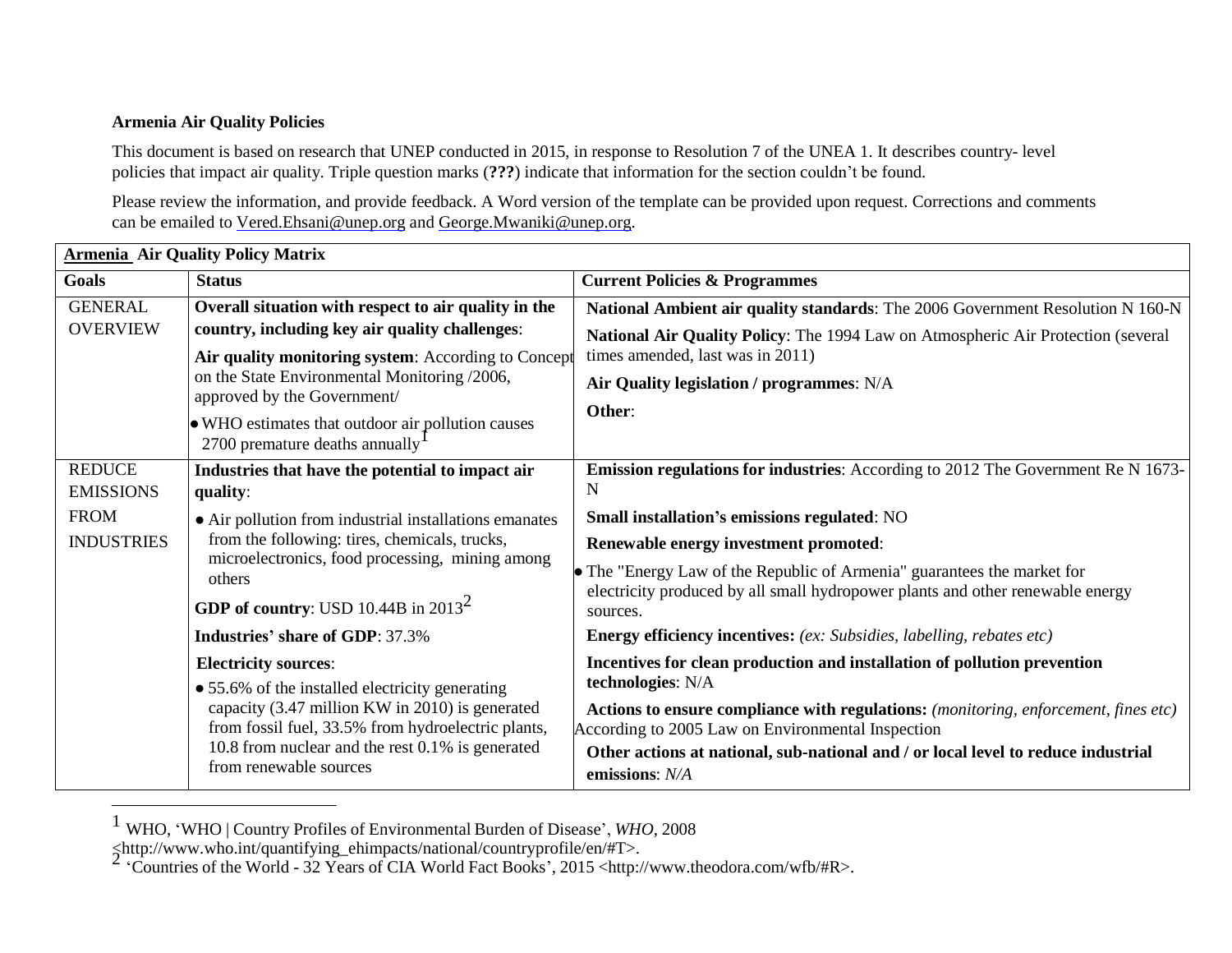|                                                          | <b>Others</b>                                                                                                                                                                                                                                                                                                                        |                                                                                                                                                                                                                                                                                                                                                                                                                                                                                                                                                                                                                                                                                                                               |
|----------------------------------------------------------|--------------------------------------------------------------------------------------------------------------------------------------------------------------------------------------------------------------------------------------------------------------------------------------------------------------------------------------|-------------------------------------------------------------------------------------------------------------------------------------------------------------------------------------------------------------------------------------------------------------------------------------------------------------------------------------------------------------------------------------------------------------------------------------------------------------------------------------------------------------------------------------------------------------------------------------------------------------------------------------------------------------------------------------------------------------------------------|
|                                                          | • The energy sector is the leading source of air<br>pollutants                                                                                                                                                                                                                                                                       |                                                                                                                                                                                                                                                                                                                                                                                                                                                                                                                                                                                                                                                                                                                               |
|                                                          | • According to the National Program on Energy<br>Saving and Renewable Energy (ESRE), the<br>potential for energy efficiency (EE) savings in<br>Armenia is large, including 40% in building<br>sector,<br>35-40% in food industry, while optimization of<br>lighting was estimated to save 475 million kWh<br>over the next 10 years. |                                                                                                                                                                                                                                                                                                                                                                                                                                                                                                                                                                                                                                                                                                                               |
| <b>REDUCE</b>                                            | Key transport-related air quality challenges: (ex:                                                                                                                                                                                                                                                                                   | Vehicle emission limit: (Euro rating)                                                                                                                                                                                                                                                                                                                                                                                                                                                                                                                                                                                                                                                                                         |
| <b>EMISSION</b><br><b>S FROM</b><br><b>TRANSPO</b><br>RT | vehicle growth, old fleet, dirty fuel, poor public<br>transport etc)<br>• Transport in Armenia relies heavily on roads.<br>• Vehicle exhaust emissions are the biggest<br>contributor to the air emissions<br>Public transport is not fully developed but it offers<br>adequate service around the country                           | • All vehicles to be produced or to be imported into the country, must comply with the<br>norms of the following UN ECE regulations : N83 - 05 - level B, N24 - 03, N49 - 04 -<br>lev el B, CO - 4 g/kWh, CmHn - 0,55 g/kWh, NOx - 2 g/kW h (UNECE rules N 49<br>- 03 ESC test cycle)<br>Fuel Sulphur content: (in ppm):<br>• Armenia adopted a sulphur limit of 10 ppm in petrol from Jan $2010$<br><b>Restriction on used car importation:</b><br>• Vehicles (M 1, more than 3.5 tons of maximum mass, M 2, M 3, N 1, N 2, N 3, gas and<br>diesel engine) to be produced or imported into the country, after 1 January 20 15, must<br>comply with the norms of the following UN ECE regulations (5 - the ecological class): |
|                                                          |                                                                                                                                                                                                                                                                                                                                      | UN ECE rules N 49 - 04 of the B levels (01.10.1995) UN ECE rules N 24 - 03,<br>addendum 1 (only for diesel engines)                                                                                                                                                                                                                                                                                                                                                                                                                                                                                                                                                                                                           |
|                                                          |                                                                                                                                                                                                                                                                                                                                      | Actions to expand, improve and promote public transport and mass transit: N/A                                                                                                                                                                                                                                                                                                                                                                                                                                                                                                                                                                                                                                                 |
|                                                          |                                                                                                                                                                                                                                                                                                                                      | Actions to promote non-motorized transport: (ex: include sidewalks and bike lanes in                                                                                                                                                                                                                                                                                                                                                                                                                                                                                                                                                                                                                                          |
|                                                          |                                                                                                                                                                                                                                                                                                                                      | new road projects, car-free areas etc) N/A                                                                                                                                                                                                                                                                                                                                                                                                                                                                                                                                                                                                                                                                                    |
|                                                          |                                                                                                                                                                                                                                                                                                                                      | Other transport-related actions: N/A                                                                                                                                                                                                                                                                                                                                                                                                                                                                                                                                                                                                                                                                                          |
| <b>REDUCE</b>                                            | <b>Outdoor, open burning:</b> (ex: is it commonly done?                                                                                                                                                                                                                                                                              | Legal framework: (ex: is burning banned?)                                                                                                                                                                                                                                                                                                                                                                                                                                                                                                                                                                                                                                                                                     |
| <b>EMISSIONS</b><br><b>FROM</b>                          | burning what kinds of wastes? etc)<br>In Armenia, wastes are disposed at landfills where                                                                                                                                                                                                                                             | • The existing legislation, the "Environment Protection law of 1994" gives guidance on<br>waste management, however its implementation has not been fully experienced                                                                                                                                                                                                                                                                                                                                                                                                                                                                                                                                                         |
| <b>OPEN</b>                                              | as a result, smoldering combustion of wastes                                                                                                                                                                                                                                                                                         |                                                                                                                                                                                                                                                                                                                                                                                                                                                                                                                                                                                                                                                                                                                               |